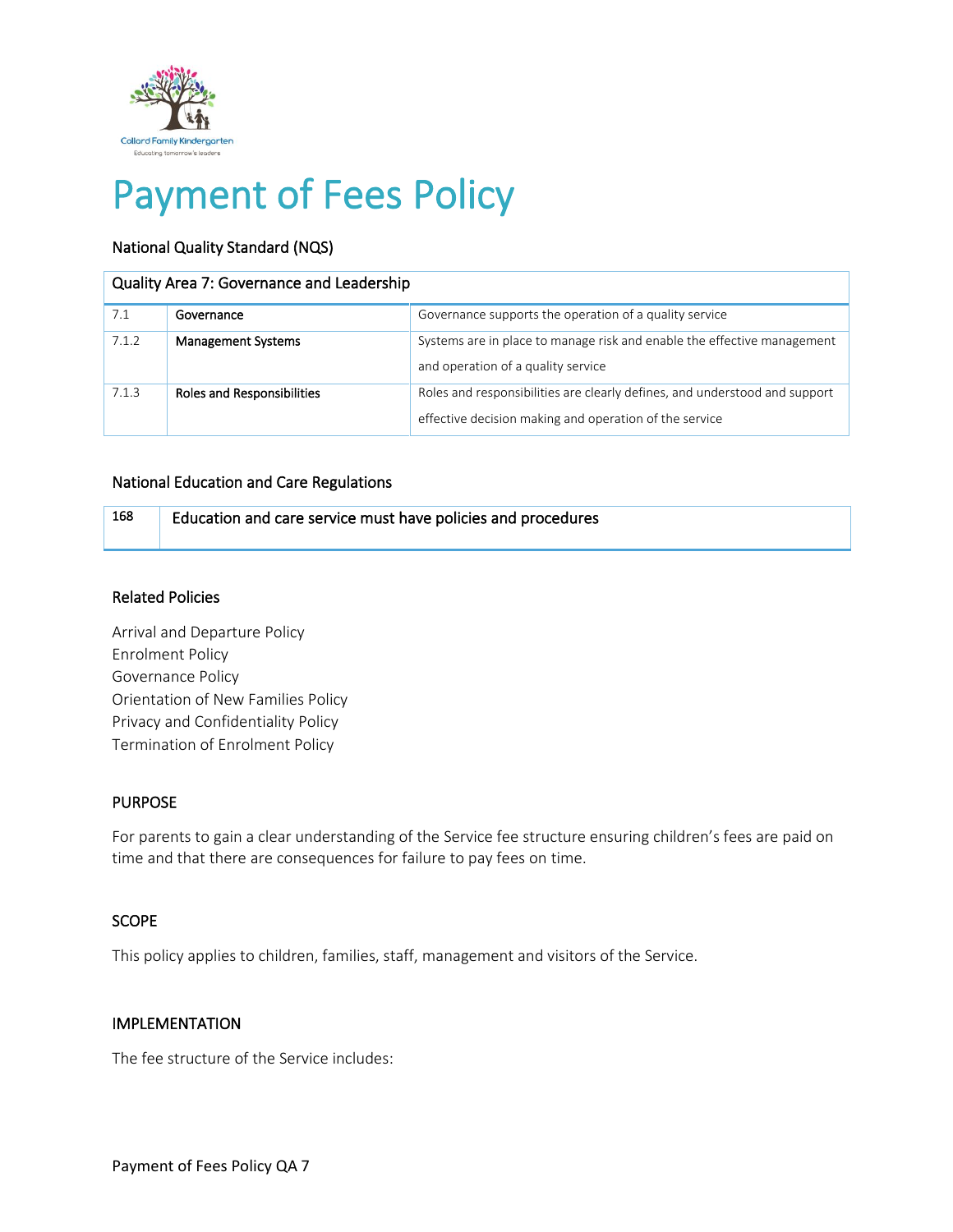

## Enrolment Fee & Bond Payment

- An enrolment fee of \$30 is charged upon confirmation of enrolment. This fee must be paid prior to commencement at the Service. This is a nonrefundable administration fee.
- A bond consisting of 1 week full fee is to be paid to hold a child's position at the Service.
- The Bond payment will be refunded back to families when the child leaves the Service and no outstanding fees are owed.

# General Fees

- Fees are charged daily and vary depending on the Child Care Subsidy. The Child Care Subsidy will be paid directly to the Service.
- Basic requirements that must be satisfied for an individual to be eligible to receive Child Care Subsidy for a child include:
	- 1. The age of the child (must be 13 years or under and not attending secondary school)
	- 2. The child meeting immunisation requirements
	- 3. The individual, or their partners, meeting the residency requirements
- Families level of Child Care Subsidy will be determined by:
	- 1. Combined family income
	- 2. Activity level of parents
	- 3. Type of child care Service
- Fees must be kept in advance of a child's attendance
- Fees are to be paid weekly through a direct debit system, it is a requirement that the families pay on time and are not in arrears.
- Fees are payable for every day that a child is enrolled at the Service. This includes pupil free days (public holidays), sick days and family holidays but excludes periods when the Service is closed
- Fees are charged at full days only (no matter what the attendance hours are)
- Casual days may be offered to families if available within the Service's license

## Hours of care

- To help minimise your out of pocket costs after your CCS (Child Care Subsidy) has been paid, you can choose either a 9, 10 or 11-hour session for the day.
- We offer more flexibility with your session times, so you do not have to pay as much for childcare at the end of each week
- Children who are booked in for each of these sessions have a grace period of 15 minutes either side of the nominated hours. With a maximum amount of hours per day of 11.

## Payment of fees

- Fees are set up using the Service's direct debit system
- Families will be issued with a fee statement on a weekly basis in accordance with the fee payment and Regulatory requirements.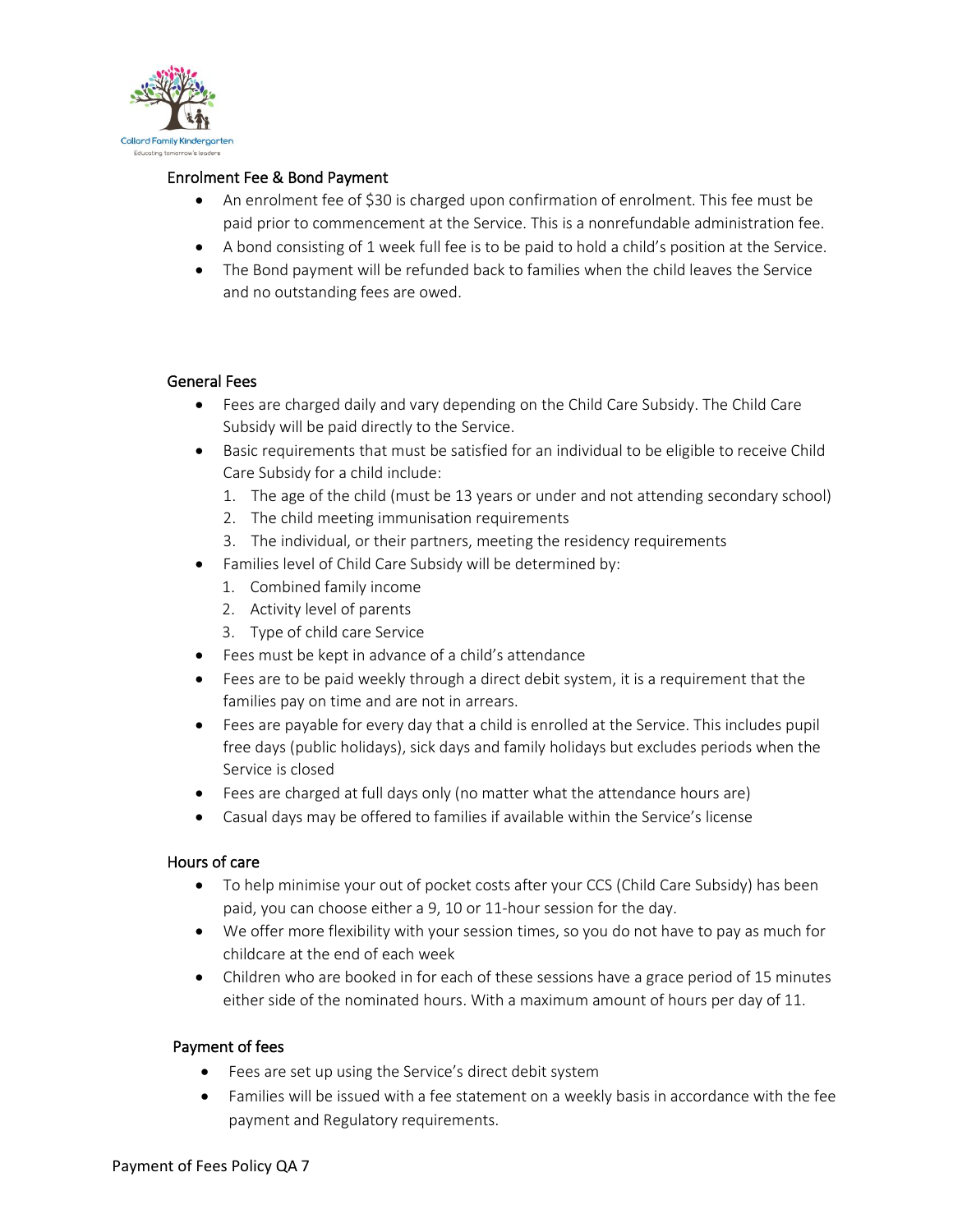

• A dishonour fee of \$30 will apply for direct debit transactions where there are insufficient funds to cover the fees.

# Financial Difficulties

• If a family is experiencing financial difficulties, a suitable payment plan may be arranged with authorisation of the approved provider

# Failure to Pay

• If a family fails to pay the required fees on time, a reminder letter will be issued after one week and then again after two weeks, where the fees are still outstanding. A child's position will be terminated if payment has not been made after the end of two weeks, to which the family will receive a final letter terminating the child's position. At this time the Service will initiate its debt collection procedure, following privacy and conditional requirements. The service will use the bond held to cover the two weeks outstanding on the date of termination of care.

## Late Fees

- Our Service is not licensed or insured to have children on the premises after hours. This is a breach in the Education and Care Regulations.
- It is unacceptable to pick children up late from the Service. A late fee will apply where children are not picked up prior to closing time. Currently, a fee of \$15.00 per 10 minutes block and part thereof will occur.
- A review of the child's enrolment will occur where families are consistently late.

## Change of Fees

• Fees are subject to change at any time provided a minimum of four weeks written notice is given to all families

## Termination of Enrolment

- Parents are to provide 4 weeks written notice of their intention to withdraw a child from the centre.
- If termination from the Service is required without notification, families can lose their Child Care Subsidy resulting in the payment of full fees to be charged as well as the loss of their bond payment.